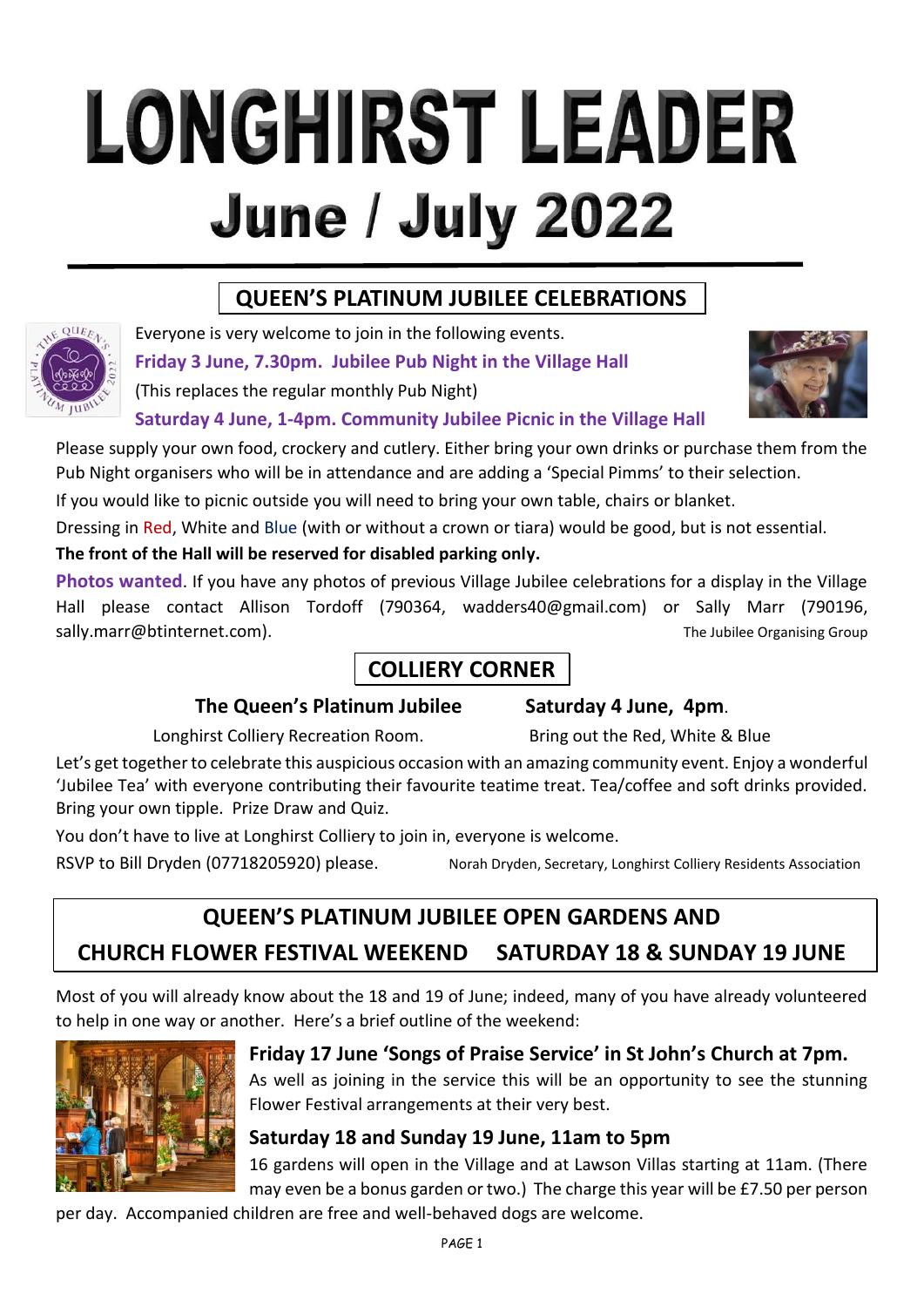The North-East N Gauge Model Railway group will again set up their exhibition layout in Cherryburn garage over the whole Weekend.

Barnacre garden will not only host stalls of plants, local honey, beeswax candles and arts and crafts but also live music.

As always, there will be delicious Home-Made Food served at the Village Hall and Ice Cream will be on sale after lunch in the front garden of No 7 Main Street. The gardens close at 5pm.

**Live Music.** The KEVI student steel band will perform on Saturday morning from around 11.30am and again at about 1pm. On Sunday, music will be provided by 'Fellside Brass' who will perform at around 11.15am and again at about 12noon. A grant from Northumberland County Council's Jubilee fund has enabled us to provide this.

**Sunday morning Communion Service** at 9.30am in St John's Church. This will be another opportunity to view the stunning flower festival.

**Royal Memorabilia.** If you have any royal memorabilia we can borrow for a display in the Church please contact Carol Robson (f).

**Over hanging vegetation and parking in the Village.** Many visitors will be walking around the Village during the Open Gardens Weekend. It would be very helpful if any trees and bushes that overhang the pavements are cut back and it will be safer crossing the road if cars are not parked on Main Street between 11am and 5pm on both days. Those of you who have no alternative parking spots are welcome to park around Howarth Cottage where there is room for 8 cars or you can use the Park and Ride car park at North East Grains.

**Volunteers.** If anyone else would like to volunteer to help with the Weekend, please contact Jill McManus on (01670) 791536. Jill McManus (o) and Mike Elphick (c)

# **VILLAGE HALL NEWS .**

The Hall has recently obtained a licence to show films aslong as we do not advertise them beyond the immediate surrounding area. The U3A organised a film show a few weeks ago and it was well attended by their members and a few local people. Now that the licence is in place, it is open to anyone in the Village who would like to organise such an event in the Village Hall which has access to a video projector, screen and speakers.

Progress on the Lottery funded developments at the Village Hall has been mixed. Costs have increased significantly since the original estimates were sent to the Lottery towards the end of last year. Also, slight movement has been noted in the Reading Room floor where it abuts the front wall. We know that the wall is damp, and we have been advised to insert a new support beam under the existing joists which may also need to be treated for wet rot.

To add to our woes, the County Council's Planning Department have taken the view that we must apply for Listed Building Consent even though none of our proposals will involve any changes to the building that can be seen from the road.

On the bright side, the Lottery have accepted that our costs have increased and that the Reading Room floor must be repaired. They have therefore increased the amount of the grant and have agreed to fund reasonable costs for an architect to help prepare our application for Listed Building Consent. This will take time, so our plans to undertake the work during late June and July have had to be delayed. It may well be September or later before the work can start. Watch this space!



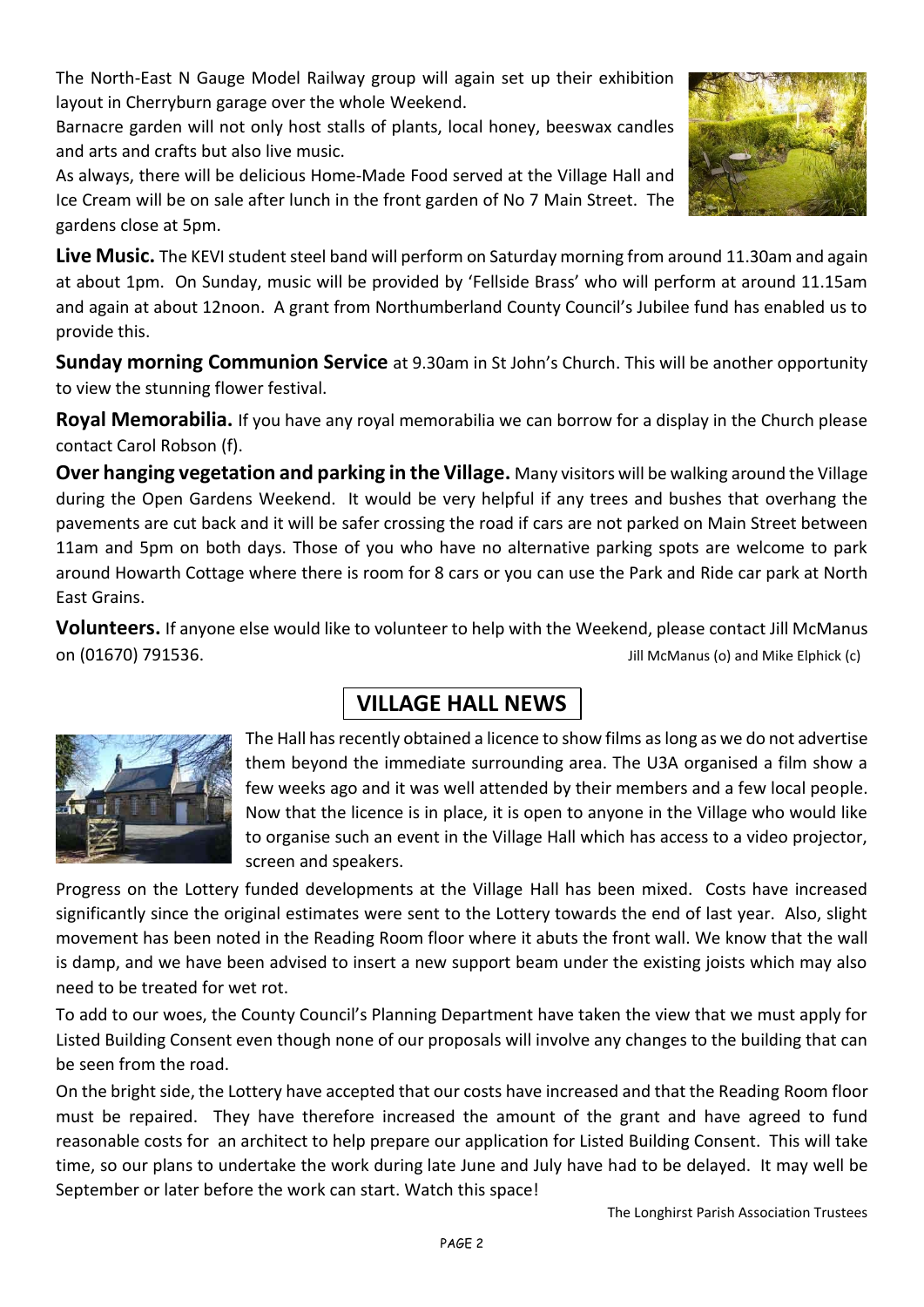# **PARISH COUNCIL REPORT .**



At the Parish Council AGM held on 5 May the Chairman, Peter Coates, presented his annual report. In brief:

Firstly he referred to the sad death of Gill Featonby, a long standing member of the Parish Council and other Longhirst institutions (see page 4), and the recent fatal accident in the grounds of Longhirst Hall.

He then thanked Helyn Douglas as Clerk to the Council for everything she has done and her expertise in ensuring the Council complies with modern legal requirements and becomes fully responsive to the needs of residents.

He also mentioned Mike Elphick who, despite the loss of his wife Jill, continues to do so much for the Parish; Anne and Lawrence Carey for all their work in maintaining the attractive appearance of the centre of Longhirst Village; the litter pickers for their monthly clean ups in all weathers; the Open Gardens organisers for once more rising to the challenge of arranging another action packed weekend and everyone who offers to become involved with arranging social events (including the forthcoming Queen's Platinum Jubilee) and running our local organisations.

Major events last year included the ongoing Covid crisis, storms Arwen and Malik and the consequent damage, power outages and water supply cuts and the lychgate at the Church being very badly damaged by a speeding vehicle. Ongoing planning issues included Longhirst Hall/ Dairy Lane and Domino's Field. The recent resurfacing work along part of Station Road was most welcome but flooding on Ashington Road, the footpath on Butchers Lane and the remainder of Station Road are outstanding problems. He was also delighted with the progress being made in setting up the new Longhirst Wildlife and Community Trust (although the various administrative hurdles are proving to be extremely frustrating!).

Finally, he thanked Chris Marr for his efforts in updating the Parish website and for preparing the Parish Council Plan which is available on the site and outlines the Council's priorities for the foreseeable future.

Other news from the routine two monthly meeting included the following:

A meeting is being arranged with Tilhill, the Woodland Trust's contractors for the maintenance of Paddock Wood, to discuss their planned work for the future.

A report has been submitted to the County Council's Storm Arwen Inquiry outlining our experiences in the aftermath.

NCC have removed around 500 storm damaged trees from the wood at The Colliery but some replanting is planned.

The developer has appealed against the refusal of planning permission for new housing in Domino's Field and the outcome is awaited.

Richard Tordoff's defibrillator training courses have proved to be very successful and more are being considered.

NCC have been asked to clear the footway along the front of the cricket field.

A litter bin will be fitted to the bus shelter at The Colliery entrance.

NCC are apparently prepared to fit CCTV cameras to deter fly tipping at hot spots on the Ashington Road.

A tree to celebrate the Queen's Platinum Jubilee is to be planted in Paddock Wood.

The Jubilee Picnic is now being held in the Village Hall.

The Parish Council agreed to donate £50 towards a gift voucher in support of the annual Church Fete.

The **next meeting** will be held in the **Village Hall at 7pm on Thursday 7 July** and all residents are welcome to attend. The extension of the extended of the extended of the extended of the extended of the extended of the extended of the extended of the extended of the extended of the extended of the extended of the extended of th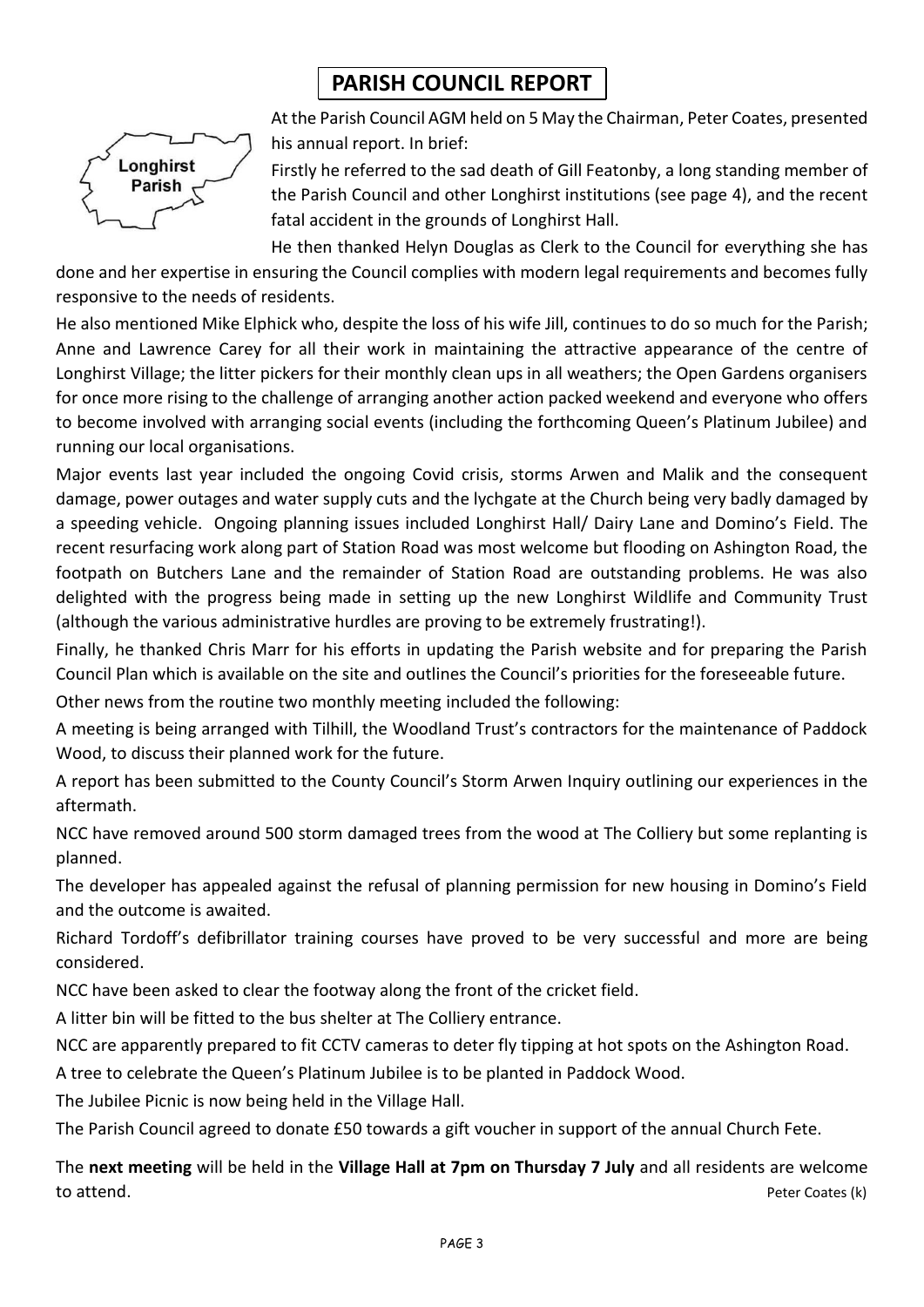# **OBITUARIES** .

#### **GILL FEATONBY**



It is with great sadness that we report the death on 18 April of Gill Featonby aged 77 years. She and David moved to Middle Moor in Longhirst in 1976 where she lived until moving to William Turner Court in Morpeth in 2018 after being diagnosed with Aplastic Anaemia.

Gill contributed a great deal to the community. She was a member of the Parish Council for many years, Secretary of the Garden Association for nearly 25 years, Chairman of the Parish Association from its inception around 2000 and was one of the initial chefs for the Luncheon Club, retiring only when forced to do so by ill health. In recognition of her work Gill was made Honorary Life President of

both the Parish Association and the Garden Association. Life in Longhirst would not have been the same without her!

#### **NORMAN TURNER**

Sadly, we also have to report that Norman Turner died in Cramlington Hospital on 12 May aged 88 years. He lived in Ulgham but played badminton and bowls in Longhirst and, with the help of his wife Sheila, judged the Arts and Crafts and Junior sections of the Village Show for many years. He will be sadly missed by Sheila, their two children, two grandchildren and all those who knew him.

## **JIMMY LILLICO - 95 YEARS YOUNG** .

Longhirst resident Jimmy Lillico celebrated his 95<sup>th</sup> birthday recently.

Those of you who walk down the lane near his house, Inglenook, will be used to seeing him sweeping the path and clearing leaves.

Jimmy lives independently and despite being almost blind, continues to do all his own gardening, shopping and cooking, with a little help from friends and neighbours.

We hope you had a very happy birthday Jimmy and wish you all the best for the coming year.



## **THE LONGHIRST HUNDRED CLUB** .

The winners of the last two 'Hundred Club' draws are:

| Month        | $1st$ Prize (£60) | $2nd$ Prize (£40)   | 3rd Prize (£20)               |
|--------------|-------------------|---------------------|-------------------------------|
| <b>April</b> | Ticket No. 179    | Ticket No. 51       | Ticket No. 203                |
|              | Maureen Hannard   | <b>Peter Coates</b> | Gordon Ferguson for Grace     |
| May          | Ticket No. 147    | Ticket No. 63       | Ticket No. 98                 |
|              | Jules Rickard     | David Jordon        | Dennis Hodges for Christopher |

Mike Elphick (c)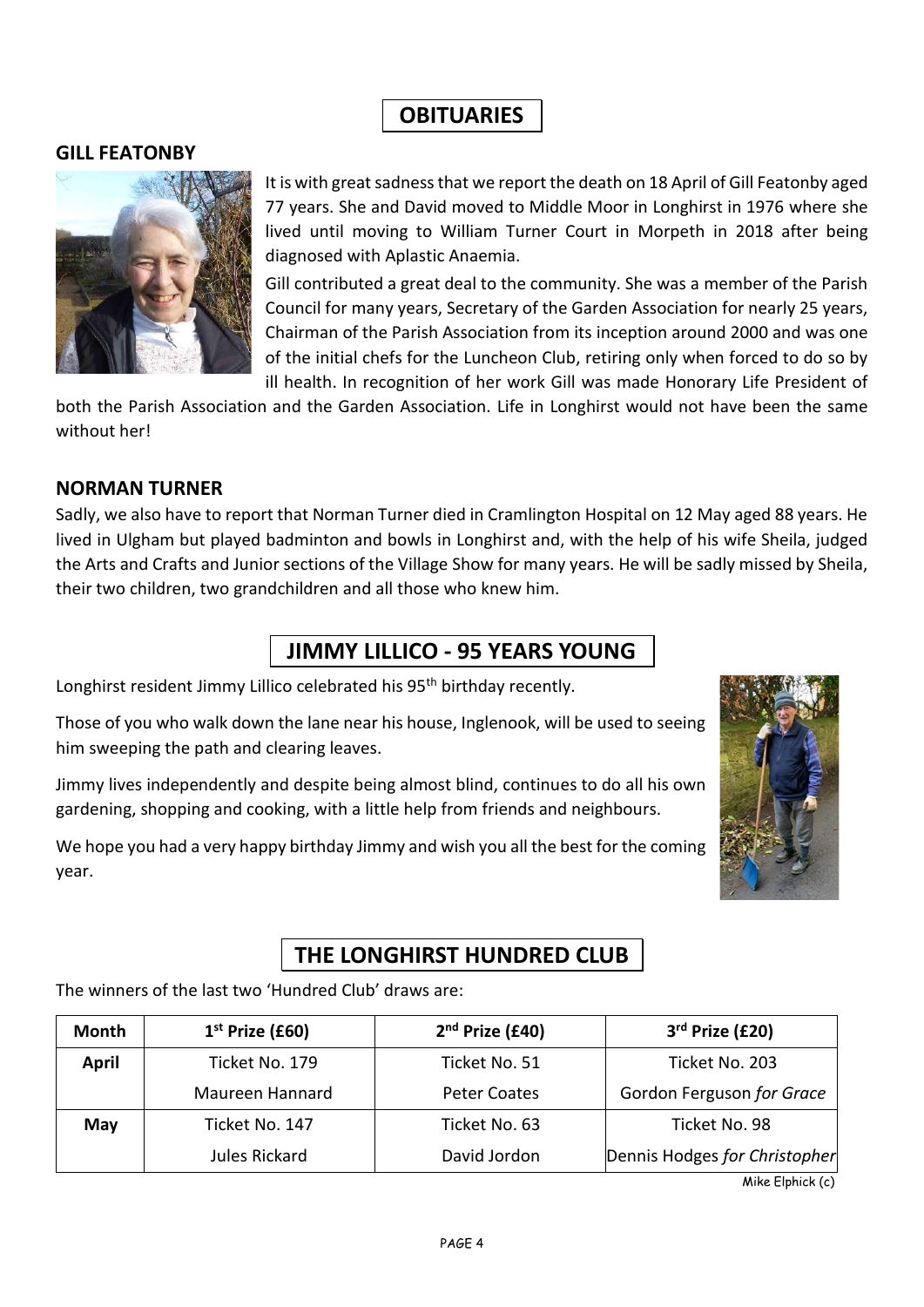## **CHURCH NOTICE BOARD** .



Many thanks to Carol Robson and her helpers who made the Wildlife Watch Day a great success and raised £330. There were three sightings of red squirrels (see photo) and over 20 species of birds were viewed including Willow Tit, Long Tailed Tits, Siskin, Brambling, Bullfinch, Yellow Hammer, Nuthatch and Tree Creeper.



#### June and July's Sunday services are:-

| Date    | <b>Holy Communion</b>            | <b>Evening Service</b>       |
|---------|----------------------------------|------------------------------|
| 5 June  | 9.30am St. John's, Longhirst     | 4.00pm St. Andrew's, Bothal  |
| 12 June | 9.30am St. Andrew's, Bothal      | 4.00pm St. John's, Longhirst |
| 19 June | 9.30am St. John's, Longhirst     | 4.00pm St. Andrew's, Bothal  |
| 26 June | 9.30am St. Andrew's, Bothal      | 4.00pm St. John's, Longhirst |
| 3 July  | 9.30am St. John's, Longhirst     | 4.00pm St. Andrew's, Bothal  |
| 10 July | 9.30am St. Andrew's, Bothal      | 4.00pm St. John's, Longhirst |
| 17 July | 9.30am St. John's, Longhirst     | 4.00pm St. Andrew's, Bothal  |
| 24 July | 9.30am St. Andrew's, Bothal      | 4.00pm St. John's, Longhirst |
| 31 July | 10.15am St. Margaret's, Pegswood | 4.00pm St. Andrew's, Bothal  |

Morning Service Wednesdays at 9.30am in St. Margaret's, Pegswood

## **VICAR'S LETTER .**



As the nation is preparing to celebrate the Queen's Platinum Jubilee I am wondering how Britain's longest reigning monarch will be remembered by future generations. Whatever that may be there can be little doubt about her enduring popularity today. If we were to define the word charisma to mean "the power of attraction" then Queen Elizabeth has it in abundance. She will always draw a crowd, and this is surely reflected in the popular enthusiasm for celebrating the Jubilee, not least in Longhirst.

As the Jubilee draws ever closer, I expect there will be numerous broadcasts on TV and radio about her life and times to enhance the celebrations. It is well known that Queen Elizabeth has devoted her life to the service of her country and in my mind there are two illuminating images of her, bookending her life so to speak, which may illustrate this and go some way to account for the enduring respect and affection she commands.

The first is a photo from 1945 showing the young princess Elizabeth wearing the uniform of the Women's Auxiliary Territorial Service. Her enlistment made her the first female "royal" to have become an active member of our armed forces, and the last surviving head of state to have served in World War Two. Apparently, it took more than a year of debate before her family gave in to her wish to join up. She was driven by a determination to do her bit, as it were, for the common good and not to shy away from getting her hands dirty. During her time of service, in which she both drove and maintained military vehicles, she earned the nickname "Princess Motor Mechanic".

The second image is very recent but no less poignant. I am referring to the image of her sitting, with great dignity, masked and by herself in the choir stalls at St. George's Chapel, Windsor during the funeral service for her late husband The Duke of Edinburgh. As you may imagine I have sat at funeral services with many families over the past couple of years who, because of social distancing regulations, have not been able to mourn their loved ones in the way they would have wished. Some of you may also have experienced this.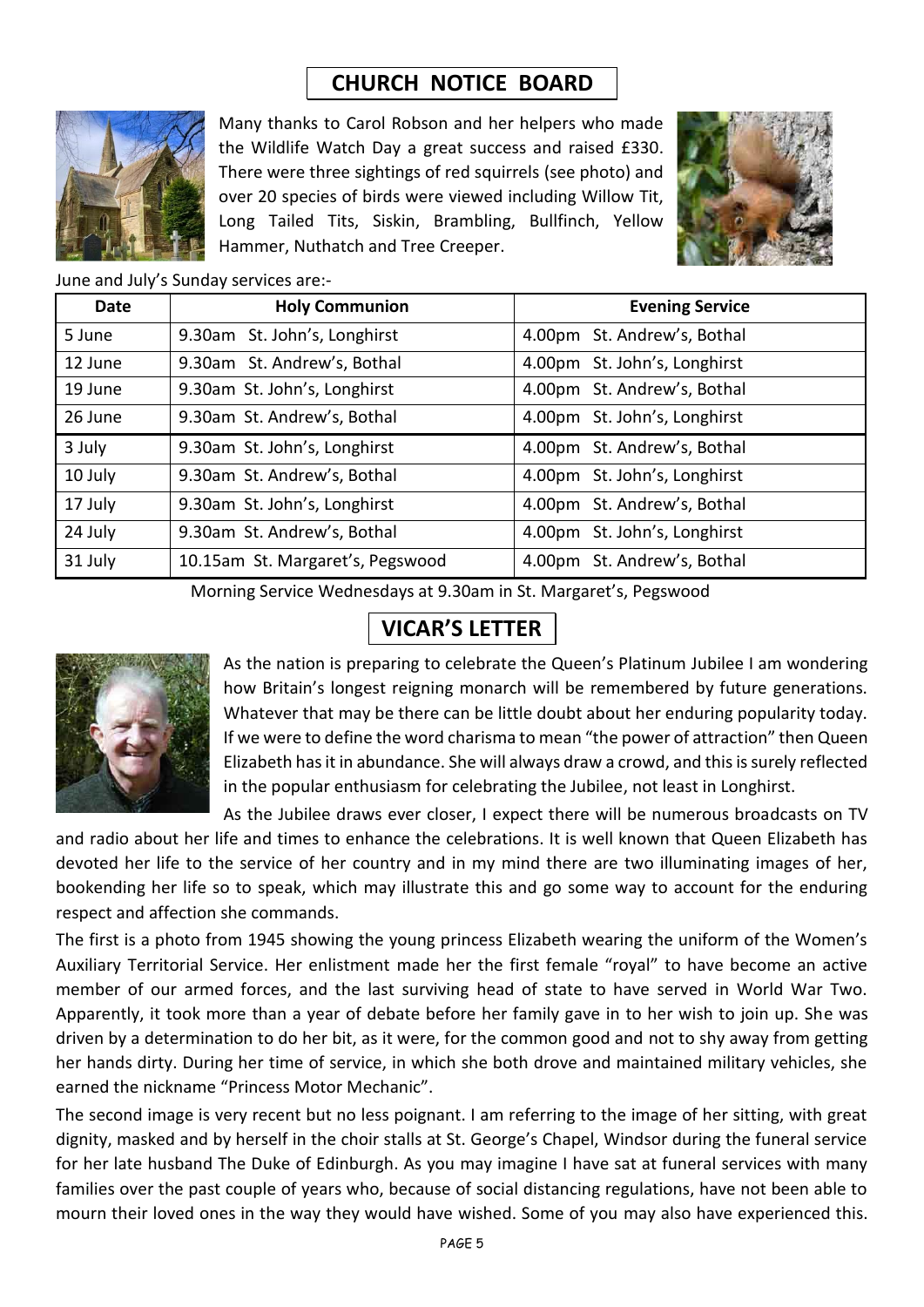Queen Elizabeth, unswerving in her attention to her duties as monarch, regards her role as a calling by God and this is implicit in her position as Supreme Governor of the Church of England. On that very difficult occasion she was concerned not just to obey the rules but also to exercise leadership and set an example by being seen to be abiding by the rules and thereby demonstrate and maintain that same characteristic solidarity with everyone else which drove her all those years ago to serve in the WATS. It is this personal integrity she brings to the institution of monarchy which will remain with me as not only one of her most admirable and inspiring qualities, most worthy of celebration, but also essential surely, to the ongoing credibility of royalty in the modern world.

A special prayer for the Jubilee,

and for the example of loving and faithful service through Jesus Christ our Lord. which she has shown among us. The manner of the Amen."

"Gracious God, we give you thanks Help us to follow her example of dedication for the reign of your servant Elizabeth our Queen, and to commit our lives to you and to one another,

I hope you enjoy whatever celebration you may be joining or have planned for the Queen's Platinum Jubilee Weekend. John Park (b)

# **DATES FOR YOUR DIARY** .

#### **JUNE** (There are no changes to the bin collection days over the Jubilee Weekend)

| 1  | Wednesday | 11.45am Lunch Club in the Village Hall                     | (i) |
|----|-----------|------------------------------------------------------------|-----|
| 3  | Friday    | 7.30pm Jubilee Pub Night in the Village Hall               | (h) |
| 4  | Saturday  | 1 - 4pm Community Picnic in the Village Hall               |     |
|    |           | 4pm Jubilee Tea in the Colliery Reading Room               | (m) |
| 11 | Saturday  | 10am Litter pickers meet at the Village Hall               | (n) |
|    |           | 10.30am - 12noon Coffee Morning in the Village Hall        | (r) |
| 15 | Wednesday | 11.45am Lunch Club in the Village Hall                     | (i) |
| 17 | Friday    | 7pm Songs of Praise at St. John's Church<br>(b)            |     |
| 18 | Saturday  | 11am - 5pm Open Gardens and Church Flower Festival Weekend | (o) |
| 19 | Sunday    | 11am - 5pm Open Gardens and Church Flower Festival Weekend | (o) |

**JULY**

| 6  | Wednesday | 11.45am Lunch Club in the Village Hall                      | (i)   |
|----|-----------|-------------------------------------------------------------|-------|
| 7  | Thursday  | 7pm Parish Council meeting in the Village Hall. All welcome | (a)   |
| 9  | Saturday  | 10am Litter pickers meet at the Village Hall                | (n)   |
|    |           | 10.30am - 12noon Coffee Morning in the Village Hall         | (r)   |
| 15 | Friday    | 7.30pm Pub Night in the Village Hall                        | (h)   |
| 15 | Friday    | Deadline for August / September Longhirst Leader            | Ed.   |
|    |           | e-mail to clairecoates32@gmail.com                          | Group |
| 20 | Wednesday | 11.45am Lunch Club in the Village Hall                      | (i)   |

## **REGULAR EVENTS** .

- Church services as detailed on page 5
- Pound Fitness Class in the Village Hall on Tuesdays, 6.30 7.30pm
- Yoga in the Village Hall on Sunday at 9.30am
- The Fish Van stops at the War Memorial every Friday between 8.30 and 9.00am
- Mobile Post Office in De Walden Terrace, Pegswood every Thursday from 11.45am 12.45pm
- Mobile Library 9.45am in the Village on 22 June and 20 July